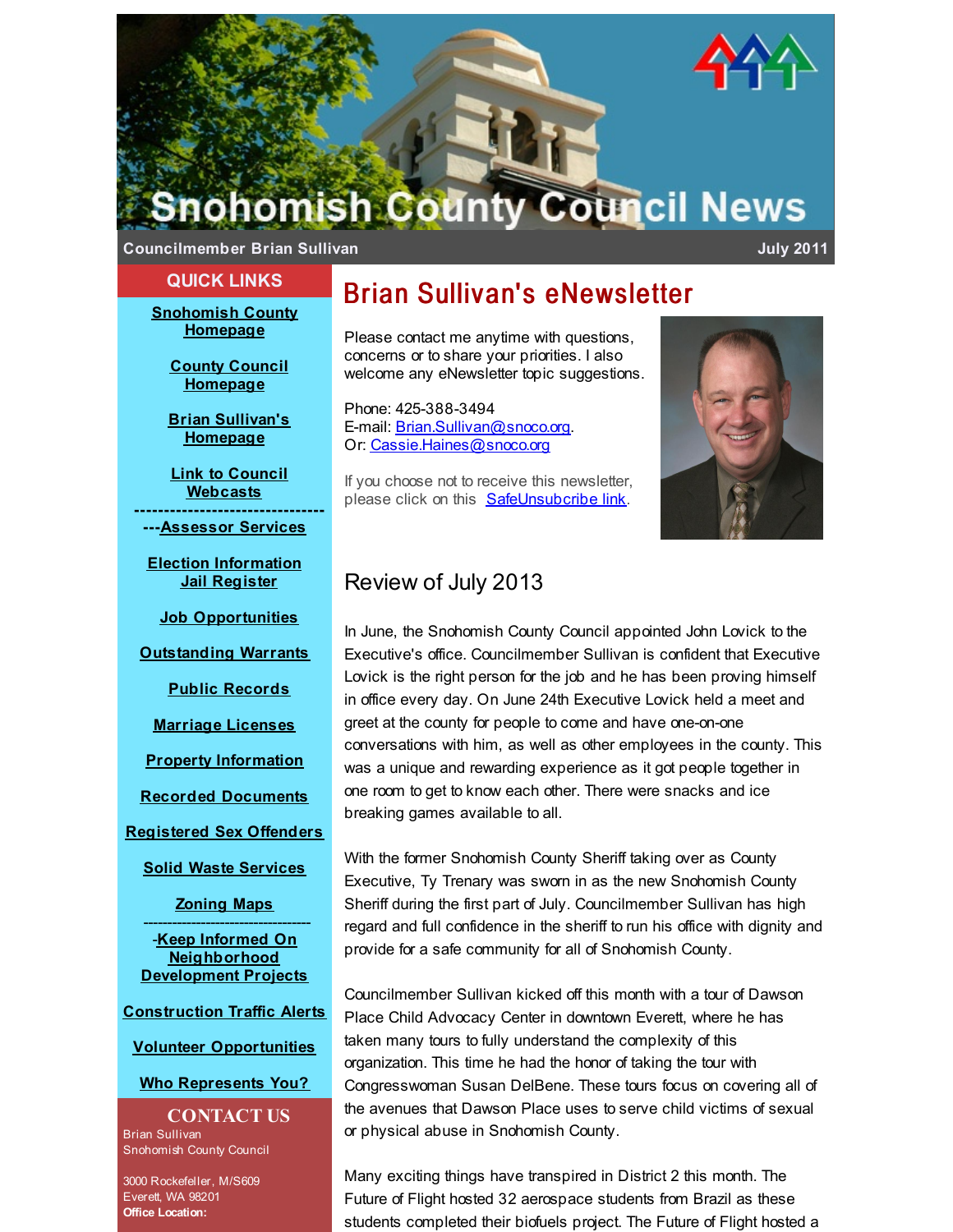8th floor, Robert J. Drewel Building

**Phone:** 425-388-3494

**E-mail:** [Brian.Sullivan@snoco.org](mailto:brian.sullivan@snoco.org)

**Staff:** Cassie [Haines,](mailto:cassie.haines@snoco.org) Legislative Aide reception for these students to celebrate their success. Also at Paine Field, Governor Jay Inslee, along with EvCC President Davis Beyer, hosted the donation ceremony for FedEx Express to donate a Boeing 727 to Everett Community College's Aviation Maintenance Technician School.

The Snohomish County Council held a budget retreat at the office of Snohomish County Economic Alliance where the council, along with staff, was able to have early conversations about the 2014 budget. The public was invited to attend, as was the Executive's office. Many members of the Executive's office joined in on the retreat with Executive Lovick and Deputy Executive Mark Ericks. Also this month, the new Deputy Executive Ericks put together a tour of the Bullitt Center in Seattle. Although Councilmember Sullivan was unable to attend, others from the council were there to get a full tour of the greenest building in the world. Employees from many departments were invited to attend as well and overall, many learned more about green efforts.

Members of the Snohomish County Council took a trip to Forth Worth, Texas to attend the Annual Conference of the National Association of Counties (NACo). While there, Councilmember Sullivan attended a number of meetings over the five day conference. As a member of the NACo Finance and Economic Development Committee, Councilmember Sullivan spent a full day at committee and subcommittee meetings dedicated to these subjects.

As you can see, this summer has so far been a busy one. Along with these highlights, Councilmember Sullivan has, as always, been meeting with constituents to solve problems, answer questions, and develop relationships with the people of the community. The council has been carrying on with regularly scheduled council and committee meetings. If you would like to discuss anything with Councilmember Sullivan, so not hesitate to call or set up an appointment.

### Events to check out in August in District 2

### **What to do in Everett:**

All month and through the summer make sure to check out your Everett Aquasox at the Everett Memorial Stadium located at 3900 Broadway.

Every Sunday you can check out the Everett Farmer's Market at 1600 West Marine View Drive

Check the City of Everett Calendar for events through August

#### **What to do in Mukilteo:**

Future of Flight & Boeing Tour Paine Field Daily

Mukilteo Farmer's Market Lighthouse Park Every Wednesday